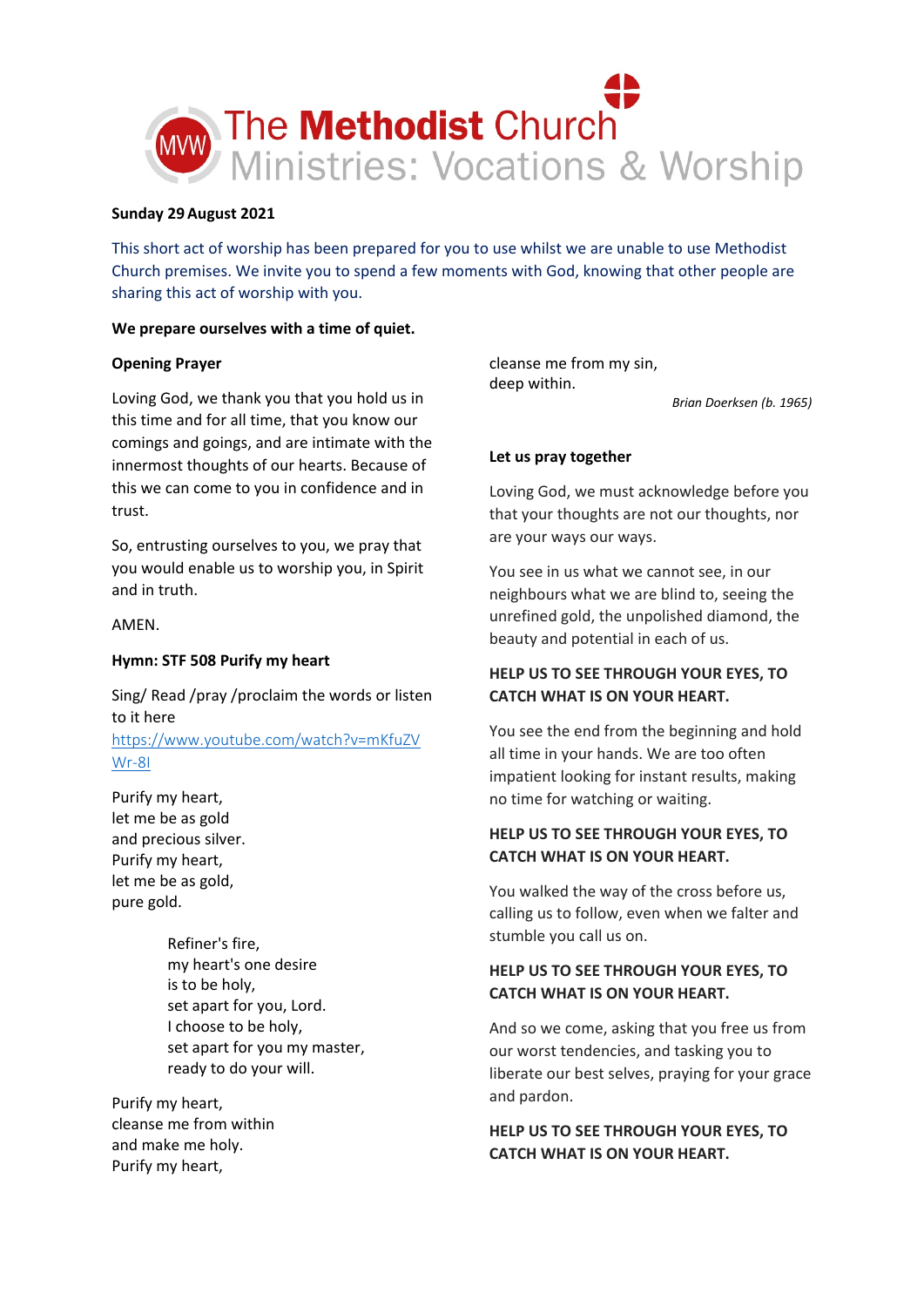Help us to hear your word: You are new creations, you are precious and honoured in my sight.

Help us to receive your affirming and transforming love.

### **HELP US TO SEE THROUGH YOUR EYES, TO CATCH WHAT IS ON YOUR HEART. Amen.**

**Today's Gospel Reading:** 

**Mark 7: 1-8, 14-15,21-23**

#### **Time to Reflect**

Over the last 19 months (plus) we have been instructed again and again to observe the ritual of washing our hands, in bathrooms everywhere, in restaurants, and cafes, and even in our churches signs appeared telling us not only how to wash our hands but also how long for, there have been some creative suggestions, from singing Happy Birthday to reciting the Lords Prayer as we carry out what for many of us has now become a frequent ritual, and something we do not just before we eat a meal.

Yesterday I visited my daughter, and was shown by my almost 2 year old grandson how clever he was pulling his stool up to the sink and carefully washing his hands without help before we ate lunch. Interestingly neither mum nor grandma did this!

As I reflect upon that I can almost feel the shock of the Pharisees and scribes who noticed with horror that Jesus disciples were eating without taking part in the ritual of handwashing, thus rendering them defiled. This handwashing along with the washing of pots and cups and more were an integral part of life, showing an outward devotion to God, to the wider community and in some senses to themselves.

Jesus however is not concerned by his disciples actions (or should I say inactions). He points to ritual for rituals sake as being wholly inadequate. To honour God with outward signs whilst having hearts and minds set upon

other things was not enough, the ritual, like our sacraments should have been what we often refer to as an outward sign of an inner grace, a reminder, as our baptism service records, that God has indeed accomplished "All this for you".

Jesus wants something deeper than outward signs, he wants people to live lives focused upon the goodness and grace of God, people who are living lives centred upon love, to become visible signs of the grace of God at work. He wants us to be clean, to reflect holiness both inwardly and outwardly.

Now I am not suggesting that you should stop washing your hands in these pandemic times, (I make a note for myself there), but perhaps you might use this ritual as a chance to pray, to turn your attention to God, to allow those moments to become an opportunity to examine your heart, or simply to allow the love of God to wash over you as the water washes over your hands. Just as Brother Lawrence found the opportunity to worship God in what he saw originally as menial kitchen work, peeling potatoes and washing pots, thus redeeming it, maybe we can find opportunities every day to find, worship and celebrate God in all things.

#### **Take some time to reflect**

#### **A time of prayer**

Loving God, in Christ you came and walked this world with engagement and humility. We reflect upon the stories he told, using illustrations from everyday objects and from nature, revealing your presence in even the smallest flower or the lowliest bird.

Help us to live as your holy people. Help us to trust you in all things.

#### **MAY YOUR LOVED BE REVEALED.**

We pray for the world, we notice the struggles, not only of the way the pandemic has swept across it, but also the needs of those afflicted by war, famine and other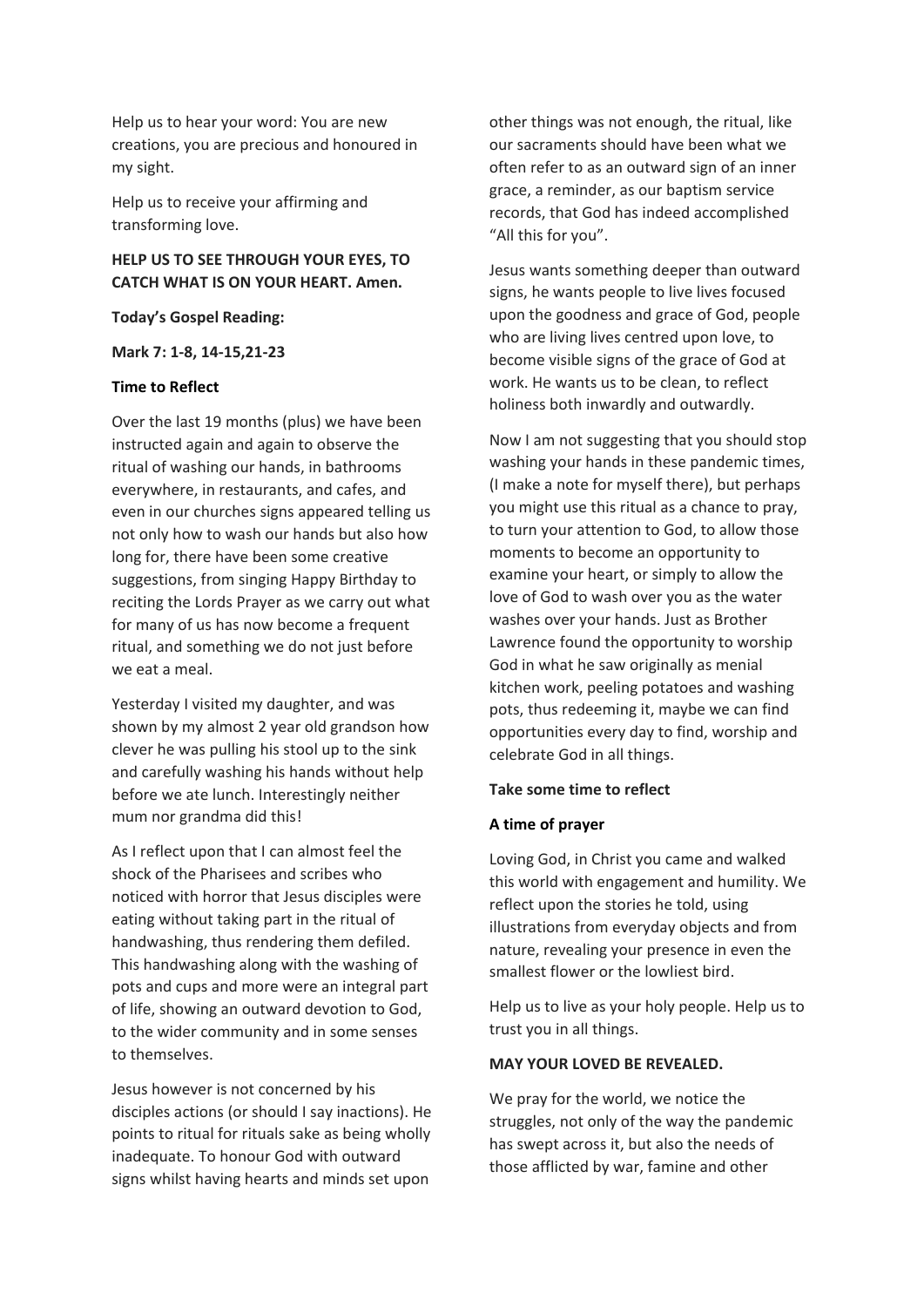diseases, those fighting for the reality of climate change to be constantly on the political and global agendas.

Help us to live as your holy people. Help us to trust you in all things.

#### **MAY YOUR LOVE BE REVEALED.**

We pray for the church in these ever-changing days, for wisdom and for integrity, for a deep sense of your peace, purpose and mission to be our reason for reaching out. For the courage to let go and to move on when that journey is needed.

Help us to live as your holy people. Help us to trust you in all things.

#### **MAY YOUR LOVE BE REVEALED.**

We pray for those we care for and care about, those who might be struggling, those awaiting a birth or a death of some other event that will transform their lives (you may wish to remember some specific people or needs at this point).

Help us to live as your holy people. Help us to trust you in all things.

## **MAY YOUR LOVE BE REVEALED.**

Finally we pray for ourselves. You know us through and through, our concerns, our hopes and our desires. Help us to be signs of your kingdom, through the love and grace you have shown us, and will continue to show us.

Help us to live as your holy people. Help us to trust you in all things.

#### **MAY YOUR LOVE BE REVEALED.**

Amen

**The Lord's Prayer** *Our Father ……*

**Hymn:** Listen to *STF 345 And can it be* 

**or sing a verse of a hymn that comes to mind**

## **[https://www.youtube.com/watch?v=GlwDC](https://www.youtube.com/watch?v=GlwDCmTkRhM) [mTkRhM](https://www.youtube.com/watch?v=GlwDCmTkRhM)**

And can it be that I should gain an interest in the Saviour's blood? Died he for me, who caused his pain? For me, who him to death pursued? Amazing love! How can it be that thou, my God, shouldst die for me?

'Tis mystery all:the Immortal dies! Who can explore his strange design? In vain the first-born seraph tries to sound the depths of love divine. 'Tis mercy all! Let earth adore, let angel minds enquire no more.

He left his Father's throne above - so free, so infinite his grace - emptied himself of all but love, and bled for Adam's helpless race. 'Tis mercy all, immense and free; for, O my God, it found out me!

Long my imprisoned spirit lay fast bound in sin and nature's night; thine eye diffused a quickening ray -- I woke, the dungeon flamed with light, my chains fell off, my heart was free, I rose, went forth, and followed thee.

No condemnation now I dread; Jesus, and all in him, is mine! Alive in him, my living Head, and clothed in righteousness divine, bold I approach the eternal throne, and claim the crown, through Christ, my own. *Charles Wesley (1707-1788)*

#### **A prayer of blessing**

#### **Closing words:**

From where we are to where you need us

#### **LOVING GOD LEAD ON**

From the security of what we know, to the wonders you will reveal

#### **LOVING GOD LEAD ON**